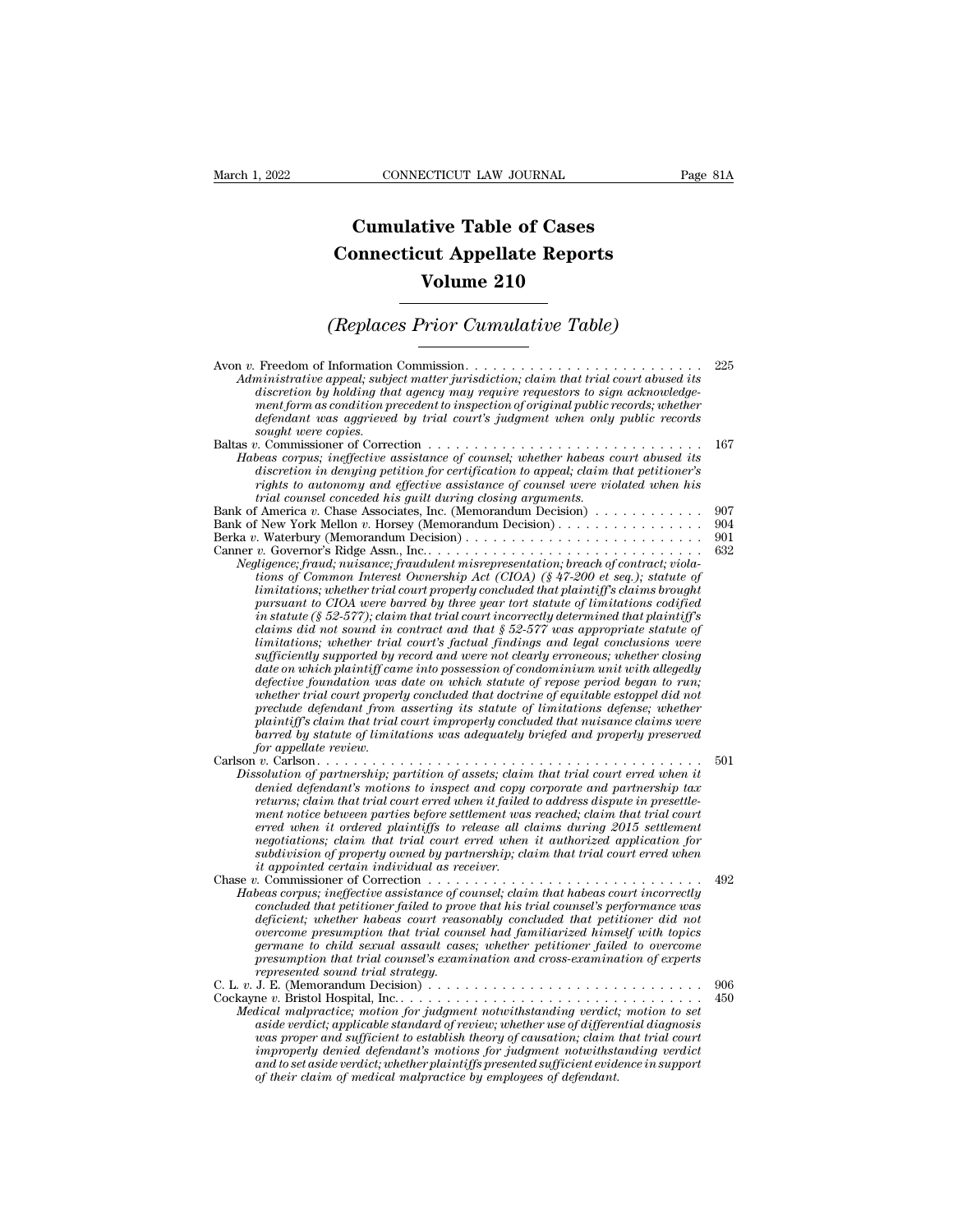| Page 82A                            | CONNECTICUT LAW JOURNAL                                                                                                                                                                                                                                                                                                                                                                                                                                                                                                                                                                                                                                                                                                                                                                                                                                                                                                                                                                                                         | March 1, 2022 |
|-------------------------------------|---------------------------------------------------------------------------------------------------------------------------------------------------------------------------------------------------------------------------------------------------------------------------------------------------------------------------------------------------------------------------------------------------------------------------------------------------------------------------------------------------------------------------------------------------------------------------------------------------------------------------------------------------------------------------------------------------------------------------------------------------------------------------------------------------------------------------------------------------------------------------------------------------------------------------------------------------------------------------------------------------------------------------------|---------------|
|                                     |                                                                                                                                                                                                                                                                                                                                                                                                                                                                                                                                                                                                                                                                                                                                                                                                                                                                                                                                                                                                                                 |               |
|                                     |                                                                                                                                                                                                                                                                                                                                                                                                                                                                                                                                                                                                                                                                                                                                                                                                                                                                                                                                                                                                                                 | 902           |
|                                     |                                                                                                                                                                                                                                                                                                                                                                                                                                                                                                                                                                                                                                                                                                                                                                                                                                                                                                                                                                                                                                 | 906           |
|                                     | Arbitration; underinsured motorist coverage; claim that trial court lacked statutory<br>and common-law authority to modify arbitration award; whether trial court<br>properly made deduction when confirming arbitration award; whether trial court<br>properly calculated amount of judgment.                                                                                                                                                                                                                                                                                                                                                                                                                                                                                                                                                                                                                                                                                                                                  | 347           |
| barred by doctrine of res judicata. | Breach of guaranty agreement; res judicata; whether trial court err in denying<br>defendants' motion for summary judgment; whether plaintiff's claims were                                                                                                                                                                                                                                                                                                                                                                                                                                                                                                                                                                                                                                                                                                                                                                                                                                                                      | 801           |
| et seq.).                           | Landlord-tenant; breach of lease agreement; negligence; claim that trial court erred<br>in rendering judgment against defendants for damages to leased property without<br>determining age and condition of property at commencement of tenancy and<br>relative wear and tear of property at termination of tenancy; claim that trial<br>court erred in failing to render judgment for defendants on their counterclaim<br>relating to security deposit paid to plaintiff; whether trial court's finding regard-<br>ing amount of security deposit paid pursuant to lease was clearly erroneous;<br>whether trial court's determination that plaintiff properly provided defendants<br>with written accounting of deductions made from security deposit, as required<br>by applicable statute (§ 47a-21 (d) (2)), was clearly erroneous; whether plaintiff's<br>alleged failure to retain security deposit in separate escrow account violated<br>$\S$ 47a-21 (h) or Connecticut Unfair Trade Practices Act (CUTPA) (§ 42-110a) | 420           |
|                                     | Administrative appeal; suspension of motor vehicle operator's license by defendant<br>Commissioner of Motor Vehicles pursuant to statute $(\S 14-227b)$ ; whether pre-<br>sumption in § 14-227b (g) that results of blood alcohol tests commenced within<br>two hours of operation were sufficient to indicate plaintiff's blood alcohol content<br>at time of operation violated plaintiff's right to due process under United States<br>constitution; whether trial court erred in concluding that exception for rising<br>blood alcohol content contained in criminal statute $(\S 14-227a (b))$ did not apply                                                                                                                                                                                                                                                                                                                                                                                                               | 908<br>515    |
|                                     | to administrative license suspension hearing.<br>Icelo-Hernandez v. Commissioner of Correction (Memorandum Decision) $\ldots \ldots \ldots$                                                                                                                                                                                                                                                                                                                                                                                                                                                                                                                                                                                                                                                                                                                                                                                                                                                                                     | 905           |
|                                     | Dissolution of marriage; postjudgment proceedings; motion for contempt; claim<br>that trial court improperly limited plaintiff's defense at contempt hearing in<br>deprivation of his due process rights; whether court's scheduling order reflected<br>abuse of its discretion; whether plaintiff was afforded fair opportunity to present<br>evidence at contempt hearing on contested issues.                                                                                                                                                                                                                                                                                                                                                                                                                                                                                                                                                                                                                                | 364           |
|                                     | Termination of parental rights; claim that trial court improperly found that Depart-<br>ment of Children and Families made reasonable efforts to reunify respondent<br>father with minor child; whether trial court properly found that father was unable<br>or unwilling to benefit from reunification efforts; adoption of trial court's well<br>reasoned decision as proper statement of facts and applicable law on issues.                                                                                                                                                                                                                                                                                                                                                                                                                                                                                                                                                                                                 | 581           |
| <i>judgments.</i>                   | Negligence; motion to open judgment of nonsuit; whether trial court abused its<br>discretion in concluding that it lacked statutory (§ 52-212) authority to consider<br>plaintiff's motion to open because plaintiff filed motion without affidavit required<br>by $\S 52-212$ (c); whether affidavit filed more than four months following judgment<br>of nonsuit satisfied substantive requirements of $\S 52-212$ ; claim that trial court<br>erred in applying standard in $\S 52-212$ for opening judgments upon default or<br>nonsuit, as opposed to statutory $(\text{\$}52-212a)$ standard for opening civil                                                                                                                                                                                                                                                                                                                                                                                                            | 907<br>703    |
|                                     | Dissolution of marriage; motion to open; whether trial court applied correct legal<br>standard with respect to plaintiff's motion to open.                                                                                                                                                                                                                                                                                                                                                                                                                                                                                                                                                                                                                                                                                                                                                                                                                                                                                      | 289           |
|                                     | Appeal of animal control officer's disposal orders pursuant to statute ( $\S$ 22-358);<br>claim that $\S 22-358$ (c) was unconstitutionally vague as applied because it per-<br>mitted animal control officers to issue disposal orders as they deem necessary,                                                                                                                                                                                                                                                                                                                                                                                                                                                                                                                                                                                                                                                                                                                                                                 | 311           |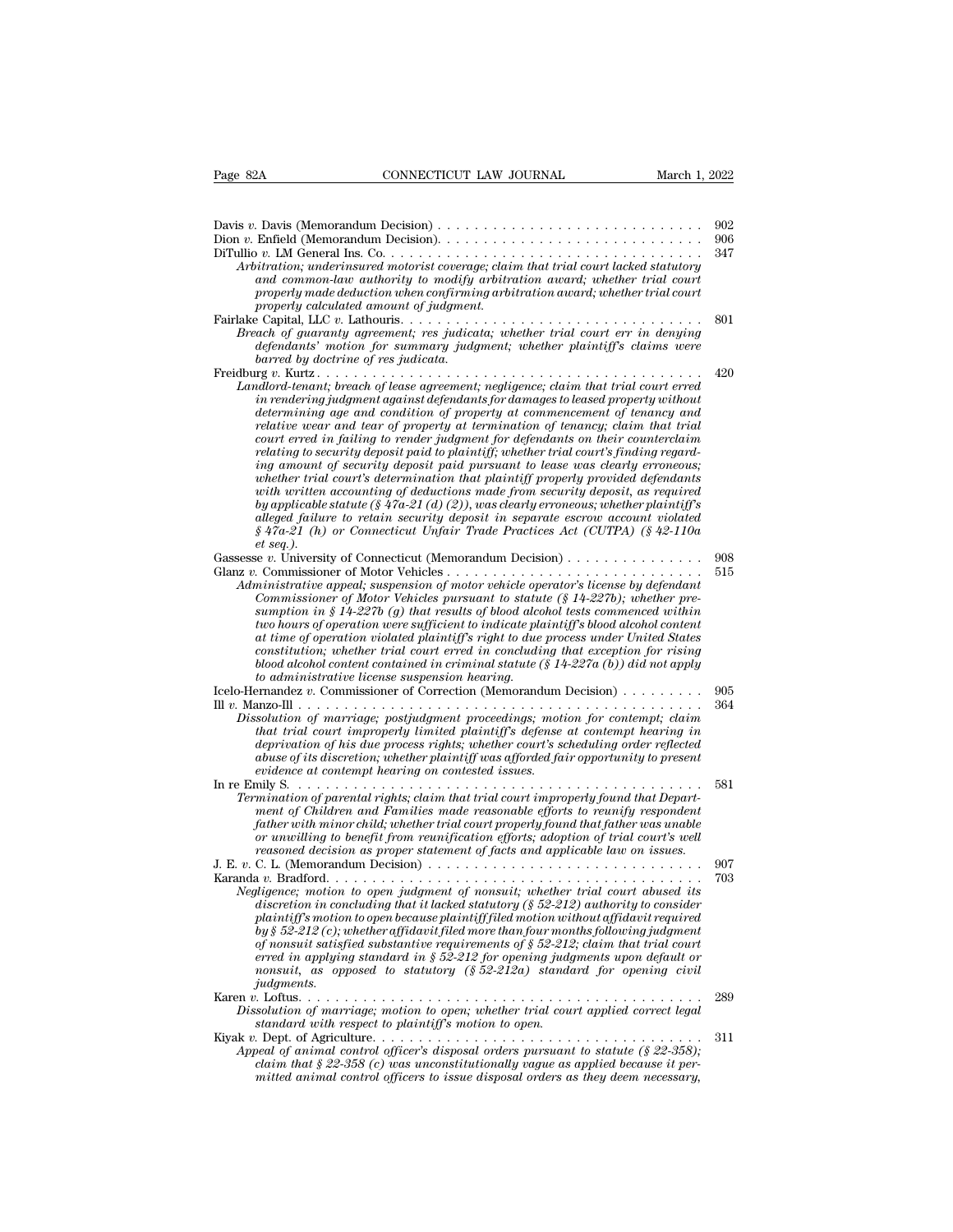| March 1, 2022<br>CONNECTICUT LAW JOURNAL                                                                                                                                                                                                                                                                                                                                                                                                                                                                                                                                                                                                                                                                                                                                                                                          | Page 83A |            |
|-----------------------------------------------------------------------------------------------------------------------------------------------------------------------------------------------------------------------------------------------------------------------------------------------------------------------------------------------------------------------------------------------------------------------------------------------------------------------------------------------------------------------------------------------------------------------------------------------------------------------------------------------------------------------------------------------------------------------------------------------------------------------------------------------------------------------------------|----------|------------|
| thereby authorizing arbitrary enforcement; whether plaintiff's right to procedural<br>due process was violated because hearing officer used inadequate procedures in                                                                                                                                                                                                                                                                                                                                                                                                                                                                                                                                                                                                                                                              |          |            |
| upholding animal control officer's issuance of disposal orders; whether hearing<br>officer abused his discretion by admitting and considering animal control offi-<br>cer's expert testimony.                                                                                                                                                                                                                                                                                                                                                                                                                                                                                                                                                                                                                                     |          |            |
|                                                                                                                                                                                                                                                                                                                                                                                                                                                                                                                                                                                                                                                                                                                                                                                                                                   |          | 905        |
| Application for relief from abuse; domestic violence order of protection; whether<br>trial court abused its discretion in precluding defendant from cross-examining<br>plaintiff during hearing on plaintiff's application for relief from abuse.                                                                                                                                                                                                                                                                                                                                                                                                                                                                                                                                                                                 |          | 864        |
| Lucky 13 Industries, LLC v. Commissioner of Motor Vehicles.<br>Administrative appeal; motor vehicles; claim that federal law preempted any state<br>regulation that purported to prohibit fee that plaintiff charged for release of motor<br>vehicle subject to nonconsensual tow; claim that trial court improperly concluded<br>that tow at issue was nonconsensual and that fee charged for release of vehicle<br>was illegal; whether contract for expedited service in releasing vehicle, executed<br>by plaintiff and tow driver who retrieved vehicle, transformed nonconsensual<br>tow into consensual tow; claim that trial court improperly concluded that contract<br>for expedited release of vehicle was void as against public policy.                                                                              |          | 558        |
| Negligence; premises liability; business invitee; whether record was adequate pursu-<br>ant to rules of practice (§§ 61-10 (a) and 63-8 (a)) to review plaintiff's claim that<br>trial court erred in denying plaintiff's motion to set aside verdict; reviewability<br>of inadequately briefed claim that trial court erred in denying plaintiff's motion<br>to submit supplemental or amended jury interrogatories.                                                                                                                                                                                                                                                                                                                                                                                                             |          | 576        |
| Administrative appeal; suspension of motor vehicle operator's license by defendant<br>Commissioner of Motor Vehicles pursuant to statute $(\S 14-227b)$ ; claim that trial<br>court improperly concluded that Department of Motor Vehicles hearing officer<br>did not abuse her discretion by admitting certain exhibit into evidence; whether<br>arresting officer's failure to mail report of incident to department within three<br>business days of plaintiff's arrest as required by $\S 14-227b$ (c) rendered it unre-<br>liable.                                                                                                                                                                                                                                                                                           |          | 109        |
|                                                                                                                                                                                                                                                                                                                                                                                                                                                                                                                                                                                                                                                                                                                                                                                                                                   |          | 907        |
|                                                                                                                                                                                                                                                                                                                                                                                                                                                                                                                                                                                                                                                                                                                                                                                                                                   |          | 901<br>776 |
| Foreign judgment; claim that trial court erred when it concluded that certified<br>judgment was foreign judgment as defined by statute $(\S 50a-31\%)$ ; claim that<br>trial court erred when it concluded that certification required by statute $(S$ 52-<br>$(605)$ (a)) may be signed by plaintiff's counsel rather than judgment creditor;<br>claim that trial court erred when it refused to open judgment when contract<br>between plaintiff and defendant required that all disputes be resolved in accord-<br>ance with Russian law in Russian courts.                                                                                                                                                                                                                                                                    |          |            |
| Nutmeg State Crematorium, LLC v. Dept. of Energy & Environmental Protection $\dots$ .<br>Administrative appeal; claim that trial court improperly dismissed administrative<br>appeal from decision of Commissioner of Energy and Environmental Protection<br>denying plaintiffs' application for two new source air permits; whether regulation<br>$(\S$ 22a-174-29 (b) (2)) required calculation of maximum allowable stack concen-<br>tration for emissions of mercury at discharge point or property line; whether<br>trial court properly interpreted and applied $\S 22a-174-29$ (b) (2) to facts of<br>present case; whether trial court improperly adjudicated issues not raised in<br>administrative appeal; whether trial court erred by violating binding legal prece-<br>dent and applicable statute $(\S$ 4-183 (i)). |          | 384        |
| O'Brien v. Commissioner of Correction (Memorandum Decision) $\dots \dots \dots \dots \dots$<br>Breach of contract; whether trial court properly concluded that amended complaint<br>was not materially different from original complaint and, therefore, that plaintiff<br>failed to file new pleading pursuant to applicable rule of practice $(\S 10-44)$ ;<br>whether plaintiff waived his right to appeal trial court's ruling striking amended<br>complaint; whether trial court properly granted defendant's motion for entry of<br>judgment or, alternatively, to strike sole count of amended complaint.                                                                                                                                                                                                                  |          | 901<br>662 |
| Administrative appeal; labor law; claim that trial court improperly determined that<br>substantial evidence supported findings of State Board of Labor Relations and                                                                                                                                                                                                                                                                                                                                                                                                                                                                                                                                                                                                                                                              |          | 836        |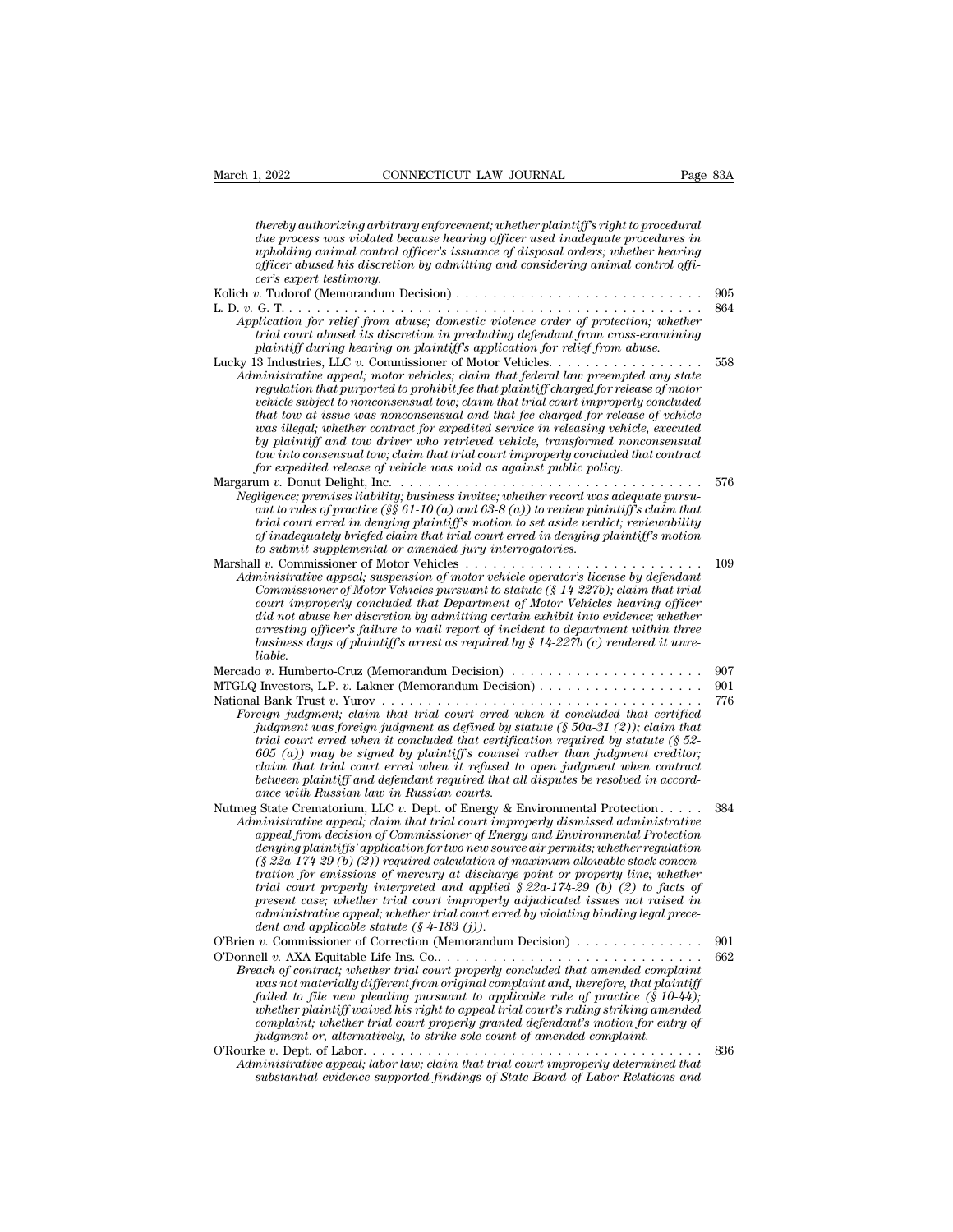*that board reasonably concluded that plaintiff had failed to establish that union*<br>*that board reasonably concluded that plaintiff had failed to establish that union*<br>*breached its duty of fair representation during arbit becahed its duty of fair representation during arbitration of marriage its duty of fair representation during arbitration proceeding.*<br>*breached its duty of fair representation during arbitration proceeding.*<br>*breaze with* 

| Page 84A           | CONNECTICUT LAW JOURNAL                                                                                                                                                             | March 1, 2022 |            |
|--------------------|-------------------------------------------------------------------------------------------------------------------------------------------------------------------------------------|---------------|------------|
|                    |                                                                                                                                                                                     |               |            |
|                    | that board reasonably concluded that plaintiff had failed to establish that union<br>breached its duty of fair representation during arbitration proceeding.                        |               |            |
|                    |                                                                                                                                                                                     |               | 401        |
|                    | Dissolution of marriage; whether trial court had subject matter jurisdiction over                                                                                                   |               |            |
|                    | parties' premarital agreement; whether trial court abused its discretion in<br>assigning defendant's separate property interests pursuant to parties' premarital                    |               |            |
|                    | agreement; claim that trial court erred in not placing total value on defendant's                                                                                                   |               |            |
|                    | business interests pursuant to statute (§ 46b- $\delta$ 1 (c)); whether trial court abused<br>its discretion in assigning outstanding debt on parties' line of credit to plaintiff. |               |            |
|                    |                                                                                                                                                                                     |               | 788        |
|                    | Wrongful discharge; application to vacate arbitration award; motion to dismiss;                                                                                                     |               |            |
|                    | whether trial court properly dismissed application to vacate arbitration award<br>for lack of subject matter jurisdiction; whether trial court lacked jurisdiction to               |               |            |
|                    | consider petition seeking order pendent lite pursuant to statute ( $\S 52-422$ ) because                                                                                            |               |            |
|                    | no pending arbitration existed at time petition was filed.                                                                                                                          |               | 82         |
|                    | Negligence; negligent infliction of emotional distress; premises liability; reckless-                                                                                               |               |            |
|                    | ness; whether trial court erred in granting in part defendant's motion to strike;                                                                                                   |               |            |
|                    | whether trial court erred in granting defendant's motion for summary judgment;<br>adoption of trial court's memoranda of decision as proper statements of relevant                  |               |            |
|                    | facts and analyses of applicable law on issues.                                                                                                                                     |               |            |
|                    | Puteri v. Governor's Ridge Assn., Inc. (See Canner v. Governor's Ridge Assn., Inc.)                                                                                                 |               | 632<br>714 |
|                    | Petition for new trial; arson in second degree; conspiracy to commit criminal mis-                                                                                                  |               |            |
|                    | chief in first degree; conspiracy to commit burglary in first degree; claim that                                                                                                    |               |            |
|                    | trial court improperly denied petition for new trial; whether appeal should have<br>been dismissed due to petitioner's failure to comply with statutory certification               |               |            |
|                    | requirement (§ 54-95 $(a)$ ) prior to commencing appeal.                                                                                                                            |               |            |
|                    | Wrongful termination of employment; motion for attorney's fees; claim that trial                                                                                                    |               | 686        |
|                    | court improperly failed to apply lodestar method in calculating amount of attor-                                                                                                    |               |            |
|                    | ney's fees; claim that trial court erred in awarding any attorney's fees to plaintiff;                                                                                              |               |            |
|                    | claim that plaintiff failed to satisfy legal standard for granting attorney's fees;<br>claim that trial court erred by failing to set aside jury's award of damages                 |               |            |
|                    | because it was not supported by sufficient evidence; claim that trial court erred                                                                                                   |               |            |
|                    | by rendering judgment for plaintiff because there was no evidence to support<br>jury's conclusion that plaintiff's employment had been terminated for filing safety                 |               |            |
|                    | complaints; whether trial court properly instructed jury concerning applicable                                                                                                      |               |            |
| standard of proof. |                                                                                                                                                                                     |               |            |
|                    | Summary process; claim that trial court erred by holding that plaintiff did not                                                                                                     |               | 548        |
|                    | acquire from its predecessor in title, pursuant to quitclaim deed, right to evict                                                                                                   |               |            |
|                    | defendant; claim that trial court erred by dismissing summary process action<br>on ground that plaintiff's sole member did not have bona fide intention to use                      |               |            |
|                    | dwelling as principal residence; claim that trial court erred by dismissing sum-                                                                                                    |               |            |
|                    | mary process action on basis of court's posttrial consideration of extra-record                                                                                                     |               |            |
|                    | evidence, namely, prior summary process action brought by plaintiff's predeces-<br>sor in title against defendant.                                                                  |               |            |
|                    |                                                                                                                                                                                     |               | 327        |
|                    | Dissolution of marriage; mootness; subject matter jurisdiction; whether trial court<br>erred when it entered pendente lite order related to travel restrictions; whether            |               |            |
|                    | trial court erred when it entered certain orders.                                                                                                                                   |               |            |
|                    |                                                                                                                                                                                     |               | 278        |
|                    | Probate appeal; whether Superior Court correctly determined that it lacked subject<br>matter jurisdiction over appeal from Probate Court decree approving final                     |               |            |
|                    | account on basis that appeal was untimely.                                                                                                                                          |               |            |
|                    |                                                                                                                                                                                     |               | 903        |
|                    | Negligence; summary judgment; whether trial court properly rendered summary                                                                                                         |               | 435        |
|                    | judgment for defendant; whether trial court correctly determined that plaintiffs                                                                                                    |               |            |
|                    | failed to demonstrate existence of genuine issue of material fact as to whether<br>alleged sexual assaults were reasonably foreseeable.                                             |               |            |
|                    |                                                                                                                                                                                     |               | 66         |
|                    | Probate appeal; trusts; claim that defendant violated in terrorem clauses contained                                                                                                 |               |            |
|                    | in will and trust agreement; whether defendant filed creditor's claim against                                                                                                       |               |            |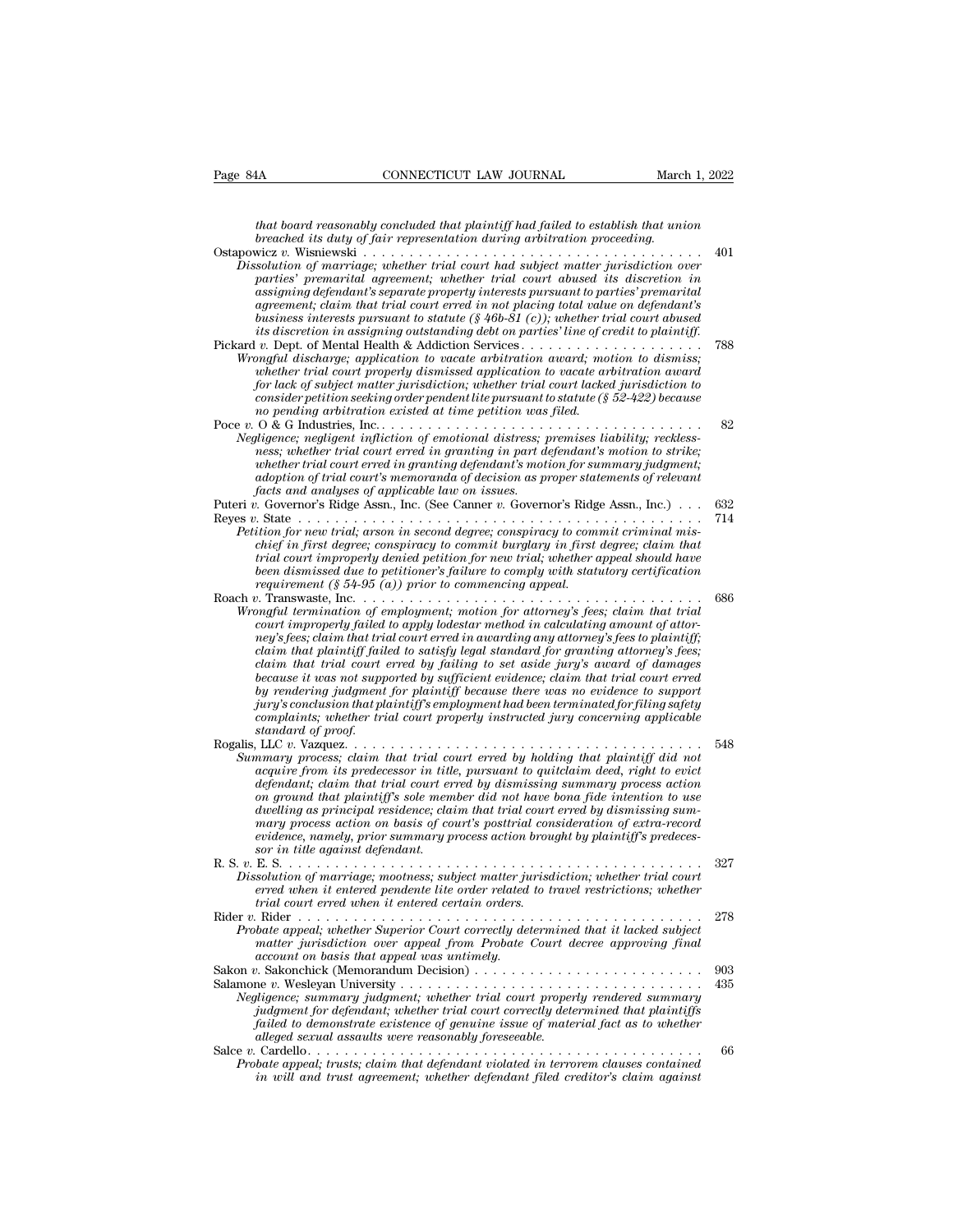*estate in violation of in terrorem clauses contained in will and trust agreement; whether in terrorem clauses contained in will and trust agreement;*<br>*whether in terrorem clauses prohibiting beneficiaries of will and trust from*<br>*whether in terrorem clauses prohibiting beneficiaries of will and trust f connection take in violation of in terrorem clauses contained in will and trust agreement;*<br> *challenging any action taken by fiduciary were unenforceable as matter of pub-*<br> *challenging any action taken by fiduciary wer l<sub>i</sub>* 2022<br>estate in violati<br>whether in terr<br>challenging any<br>vic State Board<br>vor law: admini estate in violation of in terrorem clauses contained in will and trust agreement;<br>whether in terrorem clauses prohibiting beneficiaries of will and trust from<br>challenging any action taken by fiduciary were unenforceable as *Labor in terrorem clauses contained in will and trust agreement;*<br>whether in terrorem clauses prohibiting beneficiaries of will and trust from<br>challenging any action taken by fiduciary were unenforceable as matter of pub*siate in violation of in terrorem clauses contained in will and trust agreement;*<br> *subtether in terrorem clauses prohibiting beneficiaries of will and trust from*<br> *challenging any action taken by fiduciary were unenforc and predicated on factual findings that were not supported an weal and trust agreement;*<br> *and trust from*<br> *challenging any action taken by fiduciary were unenforceable as matter of pub-<br>
dic policy.*<br> *v*. State Board o *of trial courts in terrorem clauses promining beneptcuaries of will and trust from<br>lic policy any action taken by fiduciary were unenforceable as matter of pub-<br>lic policy.<br>
<i>v*. State Board of Labor Relations............ *ble policy.*<br>*ble policy.*<br>*b s blate Board of Laboor law; administrative*<br>*sion of defendant State*<br>*and predicated on faction fried word issues.*<br>*ble law on issues.*<br>*SLS Heating, LLC (Mergense)* Speer *<sup>v</sup>*. SLS Heating, LLC (Memorandum Decision) . . . . . . . . . . . . . . . . . . . . . . <sup>904</sup> Stanley *v.* Barone . . . . . . . . . . . . . . . . . . . . . . . . . . . . . . . . . . . . . . . . . . <sup>239</sup> *Alleged deprivation of defendant State Board of Labor Relations was erroreous as matter of law*<br> *And predicated on factual findings that were not supported by record; adoption*<br> *Alleged deprivation of plaintiff inmate's distant pure in a distant of Lation Relations was erroneous as matter of that ordinal predicated on factual findings that were not supported by record; adoption of prial court's memorandum of decision as proper statement and preatcated on jactual jinarings that were not supported by record; daoption*<br>*of trial court's memorandum of decision as proper statement of facts and applica-*<br>*ble law on issues.*<br>TLS Heating, LLC (Memorandum Decisi *federal statute (42 U.S.C. § 1983) on basis of doctrine of qualified immunity.* State *<sup>v</sup>*. Cusson . . . . . . . . . . . . . . . . . . . . . . . . . . . . . . . . . . . . . . . . . . . <sup>130</sup> *Cruelty to persons; disorderly conduct; competency; whether trial court violated constitutional rights; motion to dismiss; whether defendants were entitled to statutory* (§ 4-165 (a)) *immunity; whether trial court pr defendant's sixth amendment right to present defense by failing to take adequate procedural measures before ruling that victim in the seconduction of particle to statutory (§4-165 (a)) immunity;*<br> *procedure referadants were entitled to statutory (§4-165 (a)) immunity;*<br> *procedural statute (42 U.S.C. dismiss; whether defendants were entitied to statutory* (8 4-105 (d)) *immunity;*<br>whether trial court properly dismissed plaintiff's claims brought pursuant to<br>federal statute (42 U.S.C. 8 1983) on basis of doctrine of qu *contemporaneously observe in the contemporaneously observe victim before ruling to persons; disorderly conduct; competency; whether trial court violated* defendant's sixth amendment right to present defense by failing to *trial; whether trial court abused its discretion when it denied defendant's motion* Cusson<br> *to persons; disorderly conduct; competency; whether trial court violated<br>
defendant's sixth amendment right to present defense by failing to take adequate<br>
aprocedural measures before ruling that victim was incomp competency; whether trial court violated*<br>defendant's sixth amendment right to present defense by failing to take adequate<br>procedural measures before ruling that victim was incompetent to testify at<br>defendant's trial; whe *defendant's sixth amendment right to present defense by failing to take adequate procedural measures before ruling that victim was incompetent to testify at defendant's trial, whether trial court abused its discretion whe* procedural measures before ruling that victim was incompetent to testify at defendant's trial; whether trial court abused its discretion when it declined to contemporaneously observe victim before ruling on his competency *contemporaneously observe victim before ruling on his competency to testify at trial; whether trial court abused its discretion when it denied defendant's motion to have victim examined by independent expert witness befor* contemporaneously observe victim before ruling on his competency to testify at<br>trial; whether trial court abused its discretion when it denied defendant's motion<br>to have victim examined by independent expert witness before *Fraa; whether trial court abused its asscretion when it denied aegendant's motion*<br>to have victim examined by independent expert witness before ruling on victim's<br>competency to testify; whether trial court bused its discr *io have victim examined by independent expert witness oegore ruting on victim's*<br> *iompetency to testify;* whether trial court abused its discretion when it denied<br> *defendant's motion to sanction prosecution for intimida competency to testify; whether trial court abused its asscretion when it denied defendant's motion to sanction prosecution for intimidating potential defense witnesses from testifying at trial; whether defendant's due pro expendants motion to sanction prosecution for intimidating potential defense<br>witnesses from testifying at trial; whether defendant's due process right to fair<br>trial was violated as result of probative in proportions*<br>Dani *evidence was outweighed by its prejudicial effect.* State *<sup>v</sup>*. Jones . . . . . . . . . . . . . . . . . . . . . . . . . . . . . . . . . . . . . . . . . . . . <sup>249</sup> *Possession of narcotics with intertion of criminal possession of pistol; carrying to child; claim that trial court erred in damitting evidence of domestic violence between defendant and minor victim's mother as uncharged pharma mitting evidence of domestic violence between defendant and minor victim's*<br> *pindmitting evidence of domestic violence between defendant and minor victim's*<br> *mother as uncharged prior misconduct; whether uncharge defined and maximum of criminal possession of and carrying and maximum mother as uncharged prior misconduct; whether uncharged prior misconduct evidence was relevant; whether probabic value of uncharged prior misconduct e* mother as uncharged prior misconalict; whether uncharged prior misconduct<br>evidence was relevant; whether probative value of uncharged prior misconduct<br>evidence was outweighed by its pregiudical effect.<br>Jones . . . . . . . *instructions concerning criminal possession of pistol concerning concerning concerning of ancrotics with intent to sell; criminal possession of pistol; carrying pistol without permit; claim that there was insufficient evi that state was required to prove that defendant intended to exercise control over handgun; claim that trial court erred by allowing impermissible opinion testimony in the monothermit; claim that there was insufficiently permit; claim that there was insufficiently conviction of criminal possession of pistol and permit; claim that trial court committed plain error instructions co* pstot without permit; claim that there was insufficient evidence to support<br>
defendant's conviction of criminal possession of pistol and carrying pistol with-<br>
out permit; claim that trial court committed plain error with *Robery in first degree; whether trial court commit possession of pistol and carrying pistol with*<br>internative diate trial court committed plain error with respect to its jury<br>instructions concerning criminal possession of *defendant conterring criminal possession of pistol by omitting from its charge instructions concerning criminal possession of pistol by omitting from its charge that state was required to prove that defendant intended to that state was required to prove that defendant intended to exercise control over*<br>*that state was required to prove that defendant intended to exercise control over*<br>*handgun; claim that trial court erred by allowing imp chandgur; claim that trial court erred by allowing impermissible opinion testi-handgur; claim that trial court erred by allowing impermissible opinion testi-<br>mony regarding defendant's intent to sell narrotics.<br>LaMotte . inspector had coerced and given false information about defendant to witness whore was the main is intent to set no*<br>*whore in first degree; whether trial court about the defendant evidentiary hearing on motion to<br>trial counsel rendered ineffective assistance<br>claim that defendant was under dur* State *<sup>v</sup>*. McCarthy . . . . . . . . . . . . . . . . . . . . . . . . . . . . . . . . . . . . . . . . . . <sup>1</sup> *Kidnapping in second degree; whether trial court abused its asscretion by not afforming defendant evident evident trial counsel rendered ineffective assistance by failing to pursue alibi defense;* claim that defendant was *in second tendentiary hearing on motion to withdraw guilty pleas; claim that counsel rendered ineffective assistance by failing to pursue alibi defense; claim that defendant was under dures during plea proceeding because coursel renaered ineffective assistance by jauing to pursue aino aejense;*<br>claim that defendant was under duress during plea proceeding because state's<br>inspector had coerced and given false information about defendant to *accord and coerced and given false information about defendant to witness* in the pector had coerced and given false information about defendant to witness who was to testify at defendant is trial mapping in second degree *composity and coerced and given jase information doout aejendant to winess*<br>who was to testify at defendant's trial.<br> $\frac{1}{2}$ <br> $\frac{1}{2}$ <br> $\frac{1}{2}$   $\frac{1}{2}$   $\frac{1}{2}$   $\frac{1}{2}$   $\frac{1}{2}$   $\frac{1}{2}$   $\frac{1}{2}$   $\frac{1}{2}$   $\frac{$ *state failed to testify at aegenaants trial.*<br> *McCarthy state failence: conspiracy to commit robbery in second degree; larceny*<br> *in second degree; claim that defendant was entitled to new trial because trial*<br> *court lihapping in second degree; conspiracy to commit robbery in second degree; larceny*<br>*in second degree; caim that defendant was entitled to new trial because trial*<br>*court improperly failed to provide jury with incidental larapping in second degree; conspiracy to commit robbery in second degree; larceny*<br>in second degree; claim that defendant was entitled to new trial because trial<br>court improperly failed to provide jury with incidental re *rm* second degree; claim that defendant was entitled to new trial because trial<br>court improperly failed to provide jury with incidental restraint instruction in<br>accordance with State v. Salamon (287 Conn. 509); claim that *right to due abused in provide jury with incidental restraint instruction in*<br>accordance with State v. Salamon (287 Com. 509); claim that there was insuffic-<br>cient evidence to support conviction of kidnapping in second de *accordance with State v. Salar*<br>*cient evidence to support constate failed to prove beyond relation of victims beyond that*<br>*larceny and that he used or trestrain his victims; claim tight to due process and abusi*<br>*his le* Extrain the value of support conviction by kianapping in second degree; claim that state failed to prove beyond reasonable doubt that defendant intended to prevent liberation of victims beyond that which was incidental to *Assault in first degree; cruelty to personable doubt that degendant intended to prevent<br>liberation of victims beyond that which was incidental to and necessary to commit<br>larceny and that he used or threatened to use physi reasonal that he used or threatened to use physical forces or intimidation to larecay and that trial court violated force or intimidation to restrain his victims; claim that trial court violated defendant's constitutional*